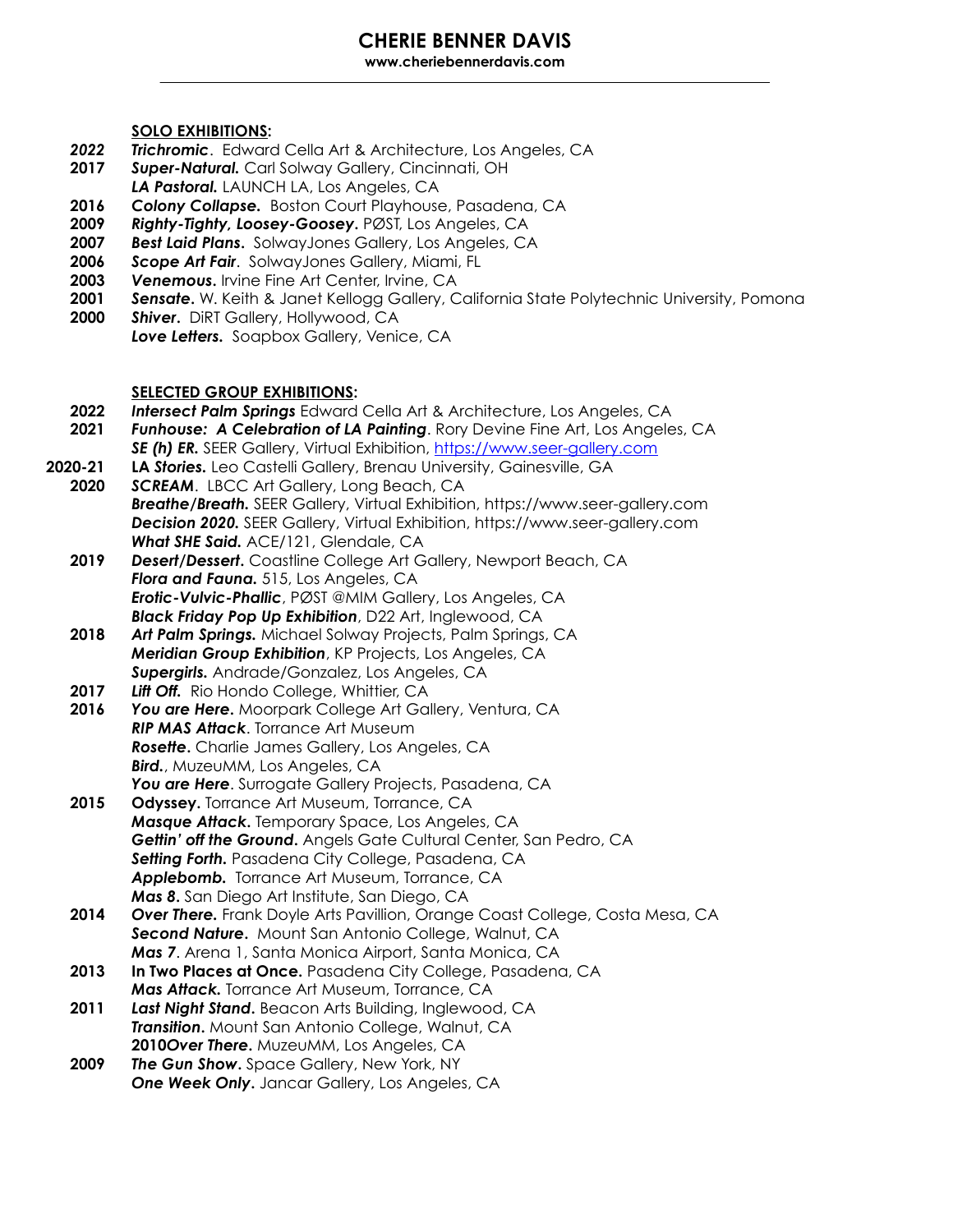## **SELECTED GROUP EXHIBITIONS (cont.):**

- **2008** *Southern Exposure***.** RubyGreen, Nashville, TN *Trajectories.* California State University, Fullerton *One Night***.** Jancar Gallery, Los Angeles, CA
- **2007** *Pillow Talk***.** Ruth Bachofner Gallery, Santa Monica, CA *Route '66***.** Eagle Rock Center for the Arts, Eagle Rock, CA
- **2006** *Chain Mail.* High Energy Constructs, Los Angeles, CA
- *Plans to Take Over the World*. A Space Between the Rocks, Eagle Rock, CA **2004** *City Dialogues.* Los Angeles Municipal Art Gallery, Barnsdall Art Park, Los Angeles, CA
- *Crazy Thoughts Have Quick Wings.* Cirrus Gallery, Los Angeles, CA
- **2003** *Gush***.** Pierce College Art Gallery, Woodland Hills, CA *Fun 'n' Games***.** Windsor Garage, Hollywood, CA
- **2002** *Artificial Splendor.* Frumkin/Duval Gallery, Santa Monica, CA *Wall Space***.** Miller Durazo Gallery, Beverly Hills, CA *MOthers?* Women's Club, Hollywood, CA
- **2000** *Performing the Formless***.** California State University Long Beach, Long Beach, CA *For Example***.** Acuna Hansen Gallery, Los Angeles, CA *Wall Space***.** Miller Durazo Gallery, Los Angeles, CA

## **PROFESSIONAL ACTIVITIES:**

- **2015-16 Member, Association of Hysterical Curators,** Los Angeles, CA
- **2009-13 Owner/Director/Curator: The Attic.** Los Angeles, CA
	- 2011 Resident Artist: Draw-International. Caylus, France
	- **2010 Curator,** *Woodie***.** The Attic, Los Angeles, CA
	- **2009 Curator,** *On the Down-Low***.** The Attic, Los Angeles, CA
	- **2004 Artist Talk.** *Conversations with the Artists, City Dialogues***.** Los Angeles Municipal Gallery, Los Angeles, CA
		- **Guest Curator,** *City Dialogues***.** Los Angeles Municipal Gallery, Los Angeles, CA
	- **2003 Guest Lecturer & Panelist:** *Working It***.** To BFA & MFA Students, California State University, Long Beach
	- **2002 Guest Lecturer. Issues in the Arts Senior Seminar**, California State University, Long Beach **Juror,** *Insights 2002.* Student Art Exhibition. University Art Museum, California State University, Long Beach
		- **Guest Lecturer & Panelist,** *Body of Work***.** Graduate Painting Seminar, California State University, Fullerton
		- **Visiting Artist.** Whittier College, CA
- **1998-00 Gallery Director/Assistant.** Bobbie Greenfield Gallery, Santa Monica,CA
- 1999. **Guest Lecturer & Panelist.** Graduate Painting Seminar, California State University, Long Beach  **Poetry Reading,** *City Dialogues***.** Visual Artist & Writer Collaborative Project. System M, Long Beach, CA
- **1998-99 Director, Outside In.** Patricia Correia Gallery, Santa Monica, CA **Art Advisory Assistant**. Dorothy Goldeen Art Advisory, Santa Monica, CA

#### **TEACHING POSITIONS:**

- **1999-pres Mount San Antonio College**. Walnut, CA
- **2021 California State University, Long Beach**, Long Beach, CA
- **2008-17 Pasadena City College**. Pasadena, CA
- **2001-07 University of Southern California**. Los Angeles, CA  **California State University, Long Beach**. Long Beach, CA **Whittier College**, Whittier, CA
- **2001-06 California State Summer School for the Arts, Cal Arts.** Valencia, CA
- **2005 Cypress College.** Cypress, CA
- **2000-01 Long Beach City College**. Long Beach, CA
- **1999-00 Orange Coast College**. Costa Mesa, CA
- **1999-00 University of California Los Angeles, Extension.** Los Angeles, CA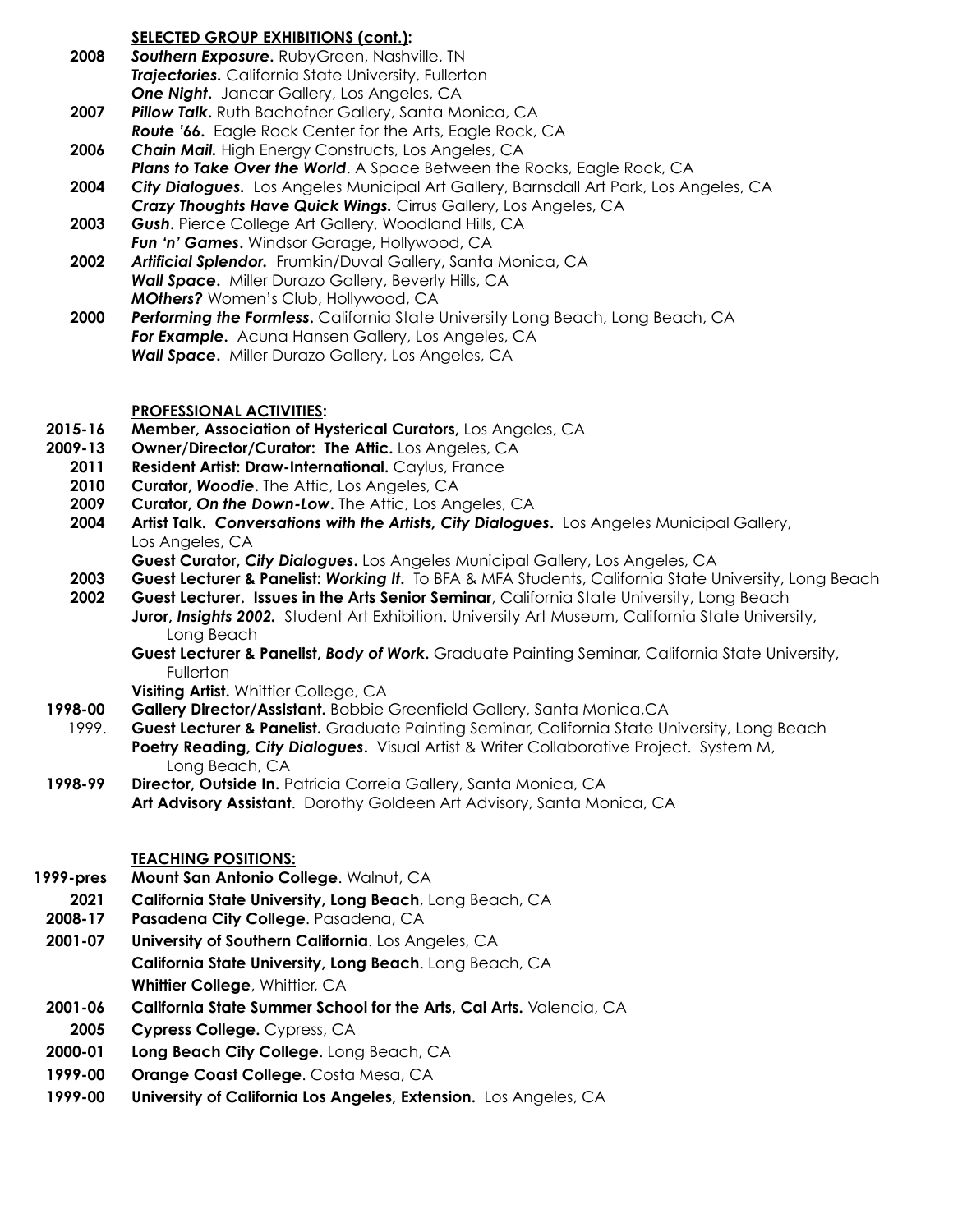**EDUCATION:** 

- **1997 MFA: Drawing & Painting.** California State University, Long Beach, Long Beach, CA
- **1989 BFA: Drawing & Painting.** Brigham Young University, Provo, UT
- **1986 Certificate: Studio Art, Language & Art History.** Paris American Academy, Paris, FR

**BIBLIOGRAPHY:**<br>**2021** Artist Q & A. SE

 **2021** Artist Q & A, *SE (h) ER* Exhibition, SEER Gallery, April <https://www.instagram.com/tv/CNfLLrlFpIp/>  **2020** Artist Profile, *SHOUTOUTLA* Online Magazine, Oct 12 <https://shoutoutla.com/meet-cherie-benner-davis-visual-artist/> Wood, Eve. Review of *What SHE Said*, *Artillery Magazine*, Jan 28 [https://artandcakela.com/2020/01/28/what-she-said-at-ace-121-gallery/](https://artandcakela.com/2020/01/28/what-she-said-at-ace-121-gallery/?fbclid=IwAR007kYxxifvf8-4SvxSG0m6fqVDuM5M5six0jz2xFz33JVdwbUbcSUM06A) Reprint of *Cadmium Glow*, "What SHE Said", Ace/121 Gallery preview, *LA Times*, Jan. 17 <https://www.latimes.com/entertainment-arts/story/2020-02-12/> Artist Interview, **Breathe/Breath** Exhibition, SEER Gallery, July 23 [https://www.instagram.com/tv/CC\\_JVP5lhED/](https://www.instagram.com/tv/CC_JVP5lhED/) **2019** Minh Swenson, Eric, Short Film, *Cherie Benner Davis: Making Paintings*, Mar 4  **<https://www.youtube.com/watch?v=UZvr4B5TdWw>** Wood, Eve. Review of *Flora and Fauna*, *Artillery Magazine*, April 30 **<https://artillerymag.com/flora-and-fauna/>** Smits, Andre, **Artists in The World Project**, RKD Netherlands Institute For Art History  **https://www.artistintheworld.com/html/artist-0194.htm 2018** Artist Profile, *VoyageLA Magazine*, July 31 [http://voyagela.com/interview/meet-cherie-benner-davis-cherie-benner-davis](http://voyagela.com/interview/meet-cherie-benner-davis-cherie-benner-davis-)  contemporary-artist-view-park/ **2017** *Carl Solway Gallery Introduces the Work of Cherie Benner Davis to Cincinnati Audiences*, *Artdaily.org,* Oct. 14 **2016** Davis, Gene. *Welcome Winged Things*, Review of *Bird*. [http://diversionsla.com/?](http://diversionsla.com/) p=1968, Jan. 13 **2010** McLean Emenegger, Ashley. Review of *Over There. Flavorpill Los Angeles*, May  **2009** Martens, Anne. *Bringing it On Home: LA Outside the White Cube. Artillery*, Nov/Dec, vol. 4 issue 2  **2008** Bartlet Hines, Emily. Review of *Southern Exposure. Nashville Arts Scene*, Nov. 5 Wood, Eve. Review of *Best Laid Plans. Artillery*, vol. 2 no 3, January, p. 48  **2007** Frank, Peter. Review of *Best Laid Plans. Pick of the Week, LA Weekly*, Dec. 20, p. 58 Welles, Elenore, **Artist Profile/***Best Laid Plans*, *ArtScene***,** December Preview Nys Dambrot, Shana, Preview of *Best Laid Plans, Flavorpill.com*, November 24 **2004** Frank, Peter. Review of *City Dialogues. Pick of the Week, LA Weekly*, April 9-15, p. 136 Sydow, Tom. *City Dialogues at Barnsdall Art Park*. Catalogue, ill. plate p. 32 **2003** Roth, Charlene. Review of *Gush***. Artweek**, April, Volume 34, Issue, 3, pp. 26-27 **2002** Myers, Holly. Review of *Artificial Splendor*. *Los Angeles Times***,** March 29, F28 **2001** Roth, Charlene. Review of *Love Letters*. *New Art Examiner***,** March, p. 56 Knaff, Devorah L. Review of *Sensate. The Press Enterprise*, March, E8 - E9 Cable, Hilary. Review of *Sensate. The Poly Post*, March 6 **1999** Gottlieb, Shirle. Review of *City Dialogues*. *The Press Telegram***,** Jan. 30, C2 Bridges-Liquist, Ann & Sydow, Tom. *City Dialogues: Spoken Image***.** Catalogue, ill. plate 2 **1998** Merrill, Patrick & Winters, Debra. *Fragmented Bodies: Violence or Identity?*Catalogue Lemmons, Steve. Review of *Outside* **In**. **Entertainment Today,** Fri., Feb. 28, p. 10 Gottlieb, Shirle. Review of *Outside In*.*The Press Telegram***,** Sat., Feb. 14, D1-D2 Solis, Sarah & Sydow, Tom. *City Dialogues: Passports*. Catalogue, ill. plate 2